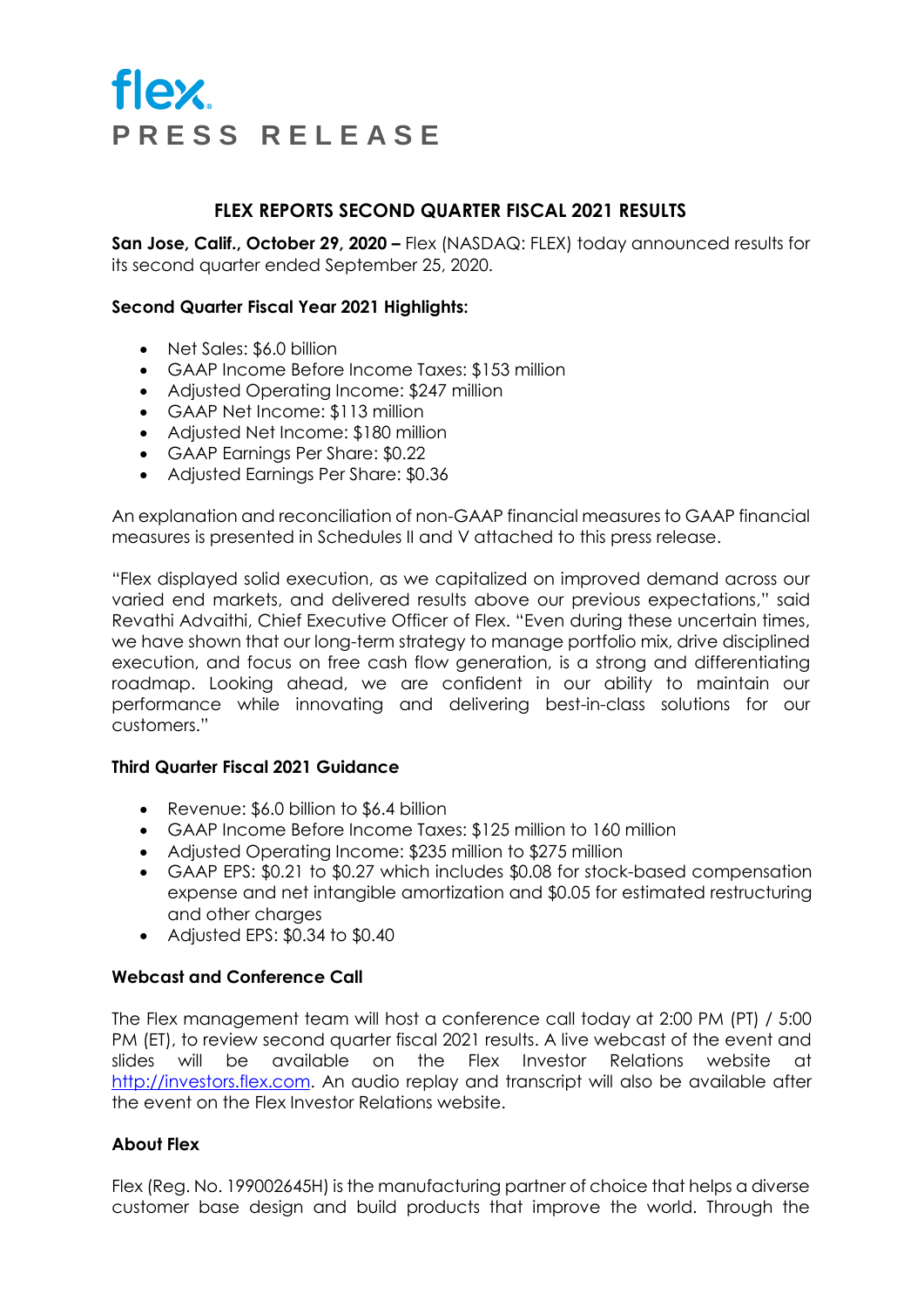collective strength of a global workforce across 30 countries and responsible, sustainable operations, Flex delivers technology innovation, supply chain, and manufacturing solutions to diverse industries and end markets.

## **Contacts**

Investors & Analysts David Rubin Vice President, Investor Relations (408) 577-4632 David.Rubin@flex.com

Media & Press Silvia Gianelli Senior Director, Corporate Communications (408) 797-7130 Silvia.Gianelli@flex.com

## **Forward-Looking Statements**

This press release contains forward-looking statements within the meaning of U.S. securities laws, including statements related to future expected revenues and earnings per share. These forward-looking statements involve risks and uncertainties that could cause the actual results to differ materially from those anticipated by these forward-looking statements. Readers are cautioned not to place undue reliance on these forward-looking statements. These risks include: the effects of the COVID-19 pandemic on our business, results of operations and financial condition; that future revenues and earnings may not be achieved as expected; the effects that the current macroeconomic environment could have on our business and demand for our products; the effects that current credit and market conditions could have on the liquidity and financial condition of our customers and suppliers, including any impact on their ability to meet their contractual obligations; the challenges of effectively managing our operations, including our ability to control costs and manage changes in our operations; litigation and regulatory investigations and proceedings; compliance with legal and regulatory requirements; the possibility that benefits of the Company's restructuring actions may not materialize as expected; that the expected revenue and margins from recently launched programs may not be realized; our dependence on a small number of customers; the impact of component shortages, including their impact on our revenues; geopolitical risk, including the termination and renegotiation of international trade agreements and trade policies, including the impact of tariffs and related regulatory actions; and that recently proposed changes or future changes in tax laws in certain jurisdictions where we operate could materially impact our tax expense. In addition, the COVID-19 pandemic increases the likelihood and potential severity of many of the foregoing risks.

Additional information concerning these, and other risks is described under "Risk Factors" and "Management's Discussion and Analysis of Financial Condition and Results of Operations" in our annual report on Form 10-K for the fiscal year ended March 31, 2020. The forward-looking statements in this press release are based on current expectations and Flex assumes no obligation to update these forward-looking statements. Our share repurchase program does not obligate the Company to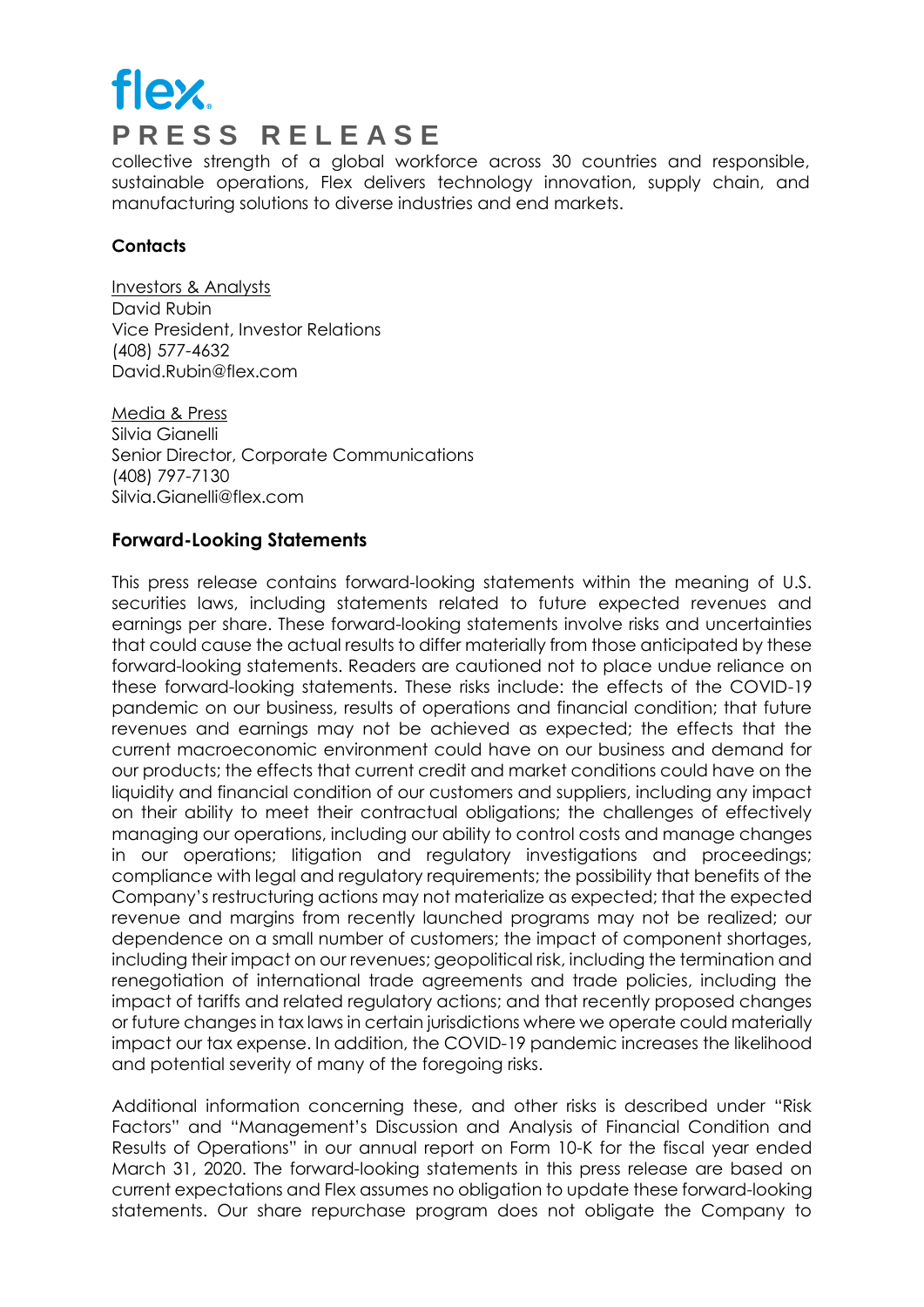

repurchase a specific number of shares and may be suspended or terminated at any time without prior notice.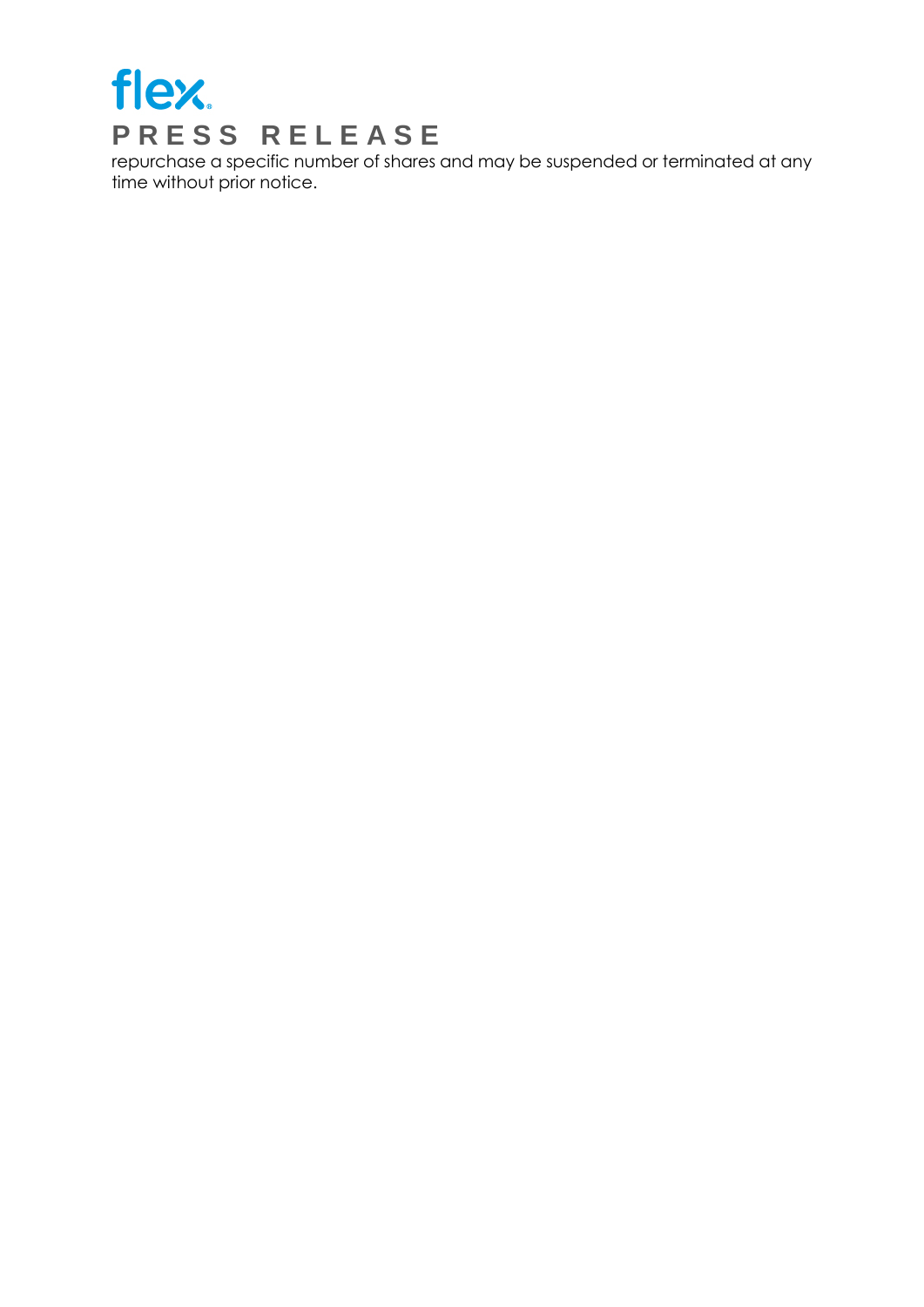**SCHEDULE I**

#### **FLEX**

#### **UNAUDITED CONDENSED CONSOLIDATED STATEMENTS OF OPERATIONS**

#### **(In millions, except per share amounts)**

|                                                       | <b>Three-Month Periods Ended</b> |                    |                |                    |
|-------------------------------------------------------|----------------------------------|--------------------|----------------|--------------------|
|                                                       |                                  | September 25, 2020 |                | September 27, 2019 |
| GAAP:                                                 |                                  |                    |                |                    |
| Net sales                                             | $\updownarrow$                   | 5,985              | \$             | 6,088              |
| Cost of sales                                         |                                  | 5,566              |                | 5,785              |
| Restructuring charges                                 |                                  | 24                 |                | 114                |
| Gross profit                                          |                                  | 395                |                | 189                |
| Selling, general and administrative expenses          |                                  | 193                |                | 205                |
| Intangible amortization                               |                                  | 16                 |                | 16                 |
| Restructuring charges                                 |                                  | 11                 |                | 14                 |
| Interest and other, net                               |                                  | 22                 |                | 50                 |
| Income (loss) before income taxes                     |                                  | 153                |                | (96)               |
| Provision for income taxes                            |                                  | 40                 |                | 21                 |
| Net income (loss)                                     | \$                               | 113                | \$             | (117)              |
| Earnings (losses) per share:                          |                                  |                    |                |                    |
| <b>GAAP</b>                                           | $\updownarrow$                   | 0.22               | $\updownarrow$ | (0.23)             |
| Non-GAAP                                              | \$                               | 0.36               | \$             | 0.31               |
| Basic shares used in computing per share<br>amounts   |                                  | 501                |                | 513                |
| Diluted shares used in computing per share<br>amounts |                                  | 504                |                | 515                |

Basic shares are used in calculating diluted GAAP EPS for the period in which a net loss is recognized.

See Schedule II for the reconciliation of GAAP to non-GAAP financial measures. See the accompanying notes on Schedule V attached to this press release.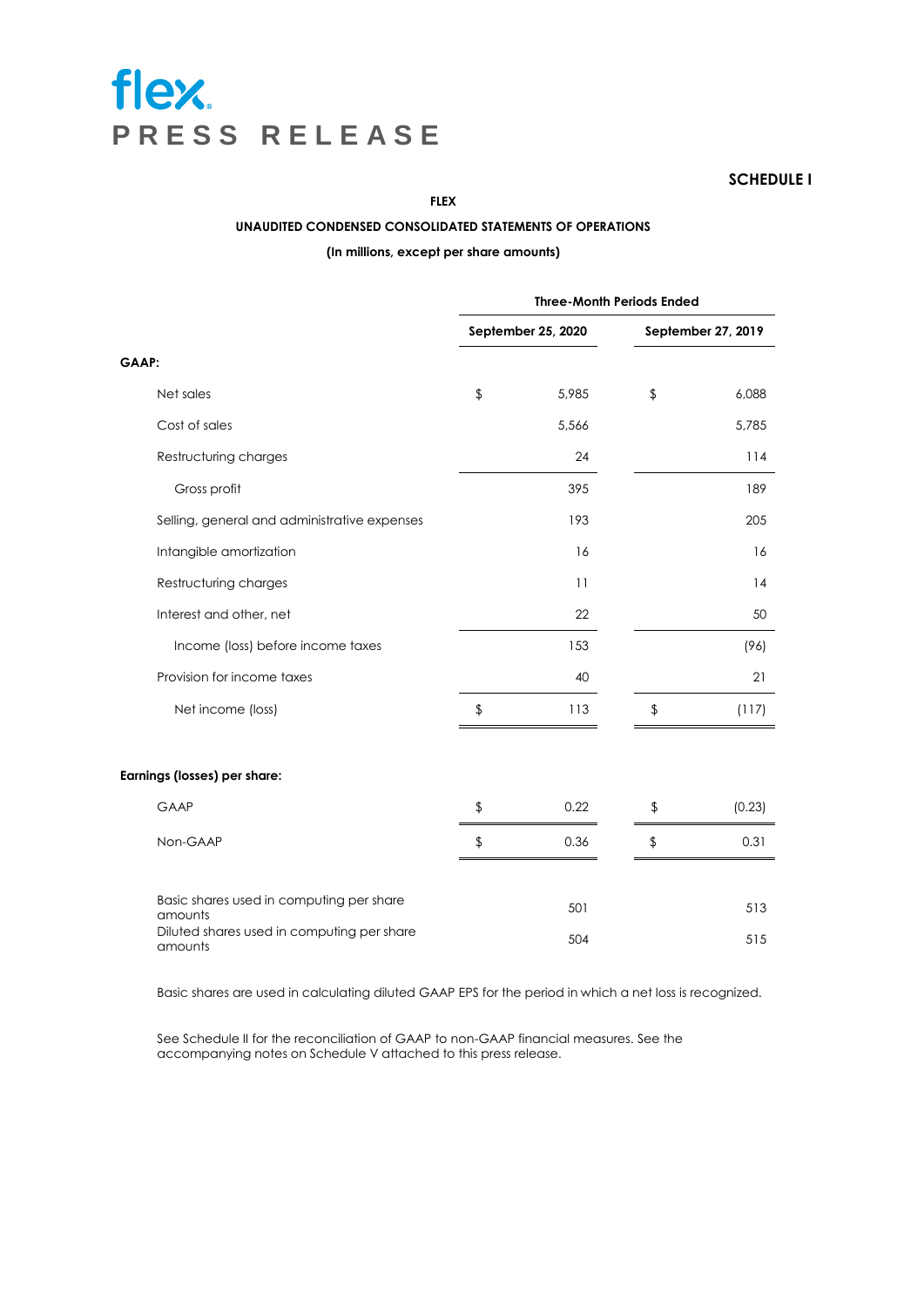**FLEX**

#### **UNAUDITED CONDENSED CONSOLIDATED STATEMENTS OF OPERATIONS**

#### **(In millions, except per share amounts)**

|                                                       | <b>Six-Month Periods Ended</b> |        |                    |        |
|-------------------------------------------------------|--------------------------------|--------|--------------------|--------|
|                                                       | September 25, 2020             |        | September 27, 2019 |        |
| <b>GAAP:</b>                                          |                                |        |                    |        |
| Net sales                                             | \$                             | 11,138 | $\updownarrow$     | 12,264 |
| Cost of sales                                         |                                | 10,406 |                    | 11,561 |
| Restructuring charges                                 |                                | 34     |                    | 161    |
| Gross profit                                          |                                | 698    |                    | 542    |
| Selling, general and administrative expenses          |                                | 384    |                    | 415    |
| Intangible amortization                               |                                | 31     |                    | 33     |
| Restructuring charges                                 |                                | 11     |                    | 23     |
| Interest and other, net                               |                                | 51     |                    | 103    |
| Income (loss) before income taxes                     |                                | 221    |                    | (32)   |
| Provision for income taxes                            |                                | 56     |                    | 40     |
| Net income (loss)                                     | \$                             | 165    | \$                 | (72)   |
| Earnings (losses) per share:                          |                                |        |                    |        |
| GAAP                                                  | \$                             | 0.33   | \$                 | (0.14) |
| Non-GAAP                                              | \$                             | 0.59   | $\updownarrow$     | 0.57   |
| Basic shares used in computing per share<br>amounts   |                                | 499    |                    | 513    |
| Diluted shares used in computing per share<br>amounts |                                | 503    |                    | 517    |

Basic shares are used in calculating diluted GAAP EPS for the period in which a net loss is recognized.

See Schedule II for the reconciliation of GAAP to non-GAAP financial measures. See the accompanying notes on Schedule V attached to this press release.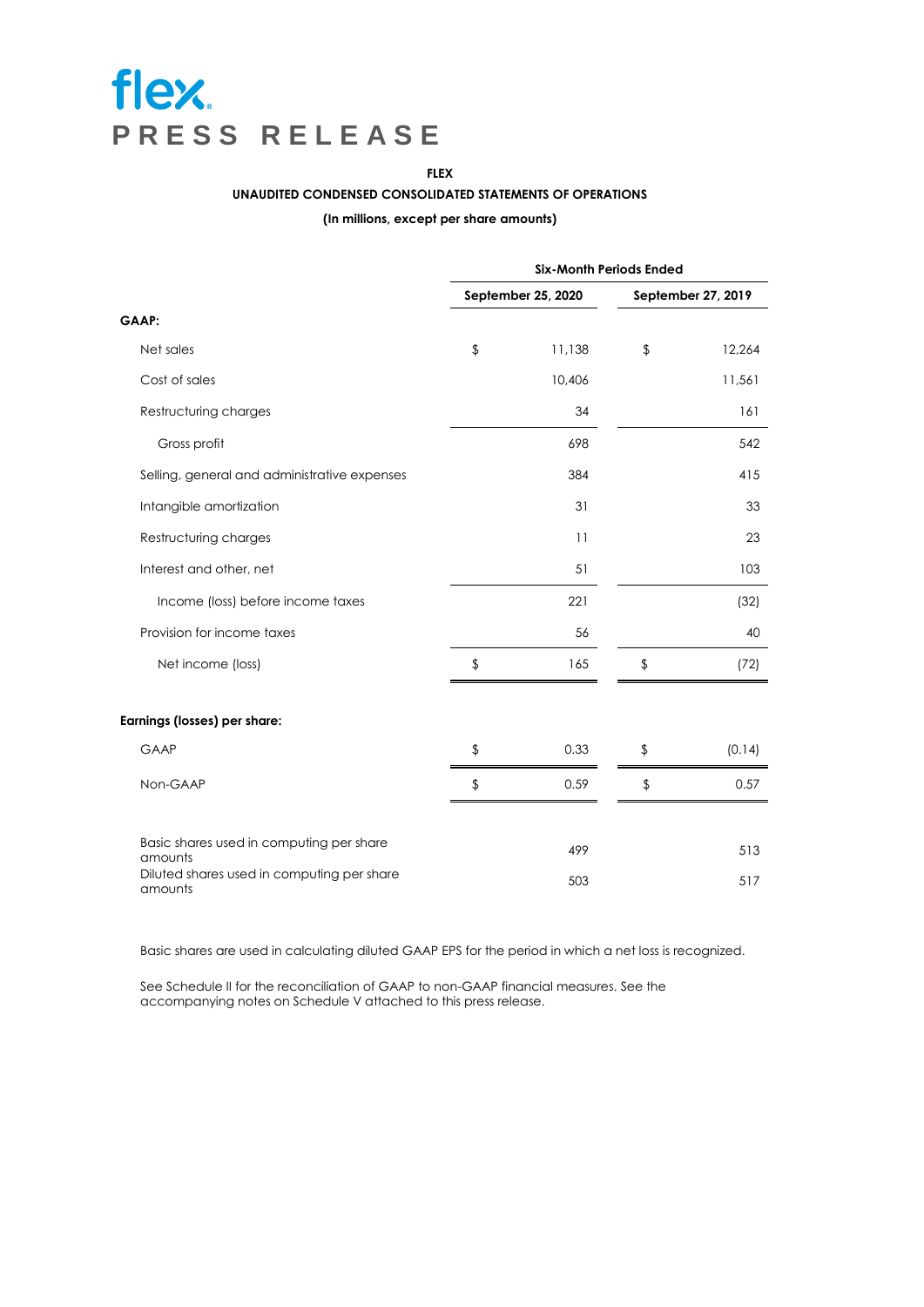#### **SCHEDULE II**

**FLEX**

#### **RECONCILIATION OF GAAP TO NON-GAAP FINANCIAL MEASURES (1)**

**(In millions, except per share amounts)\***

|                                                   | <b>Three-Month Periods Ended</b> |      |                    |        |
|---------------------------------------------------|----------------------------------|------|--------------------|--------|
|                                                   | September 25, 2020               |      | September 27, 2019 |        |
| GAAP income (loss) before income taxes            | \$                               | 153  | \$                 | (96)   |
| Intangible amortization                           |                                  | 16   |                    | 16     |
| Stock-based compensation expense                  |                                  | 24   |                    | 19     |
| Customer related asset impairments (recoveries)   |                                  | (3)  |                    | 91     |
| Restructuring charges                             |                                  | 35   |                    | 128    |
| Legal and other                                   |                                  |      |                    | 19     |
| Interest and other, net                           |                                  | 22   |                    | 50     |
| <b>Non-GAAP operating income</b>                  | \$                               | 247  | \$                 | 227    |
| <b>GAAP provision for income taxes</b>            | \$                               | 40   | \$                 | 21     |
| Intangible amortization benefit                   |                                  | 2    |                    | 2      |
| Withholding tax liability and tax receivable, net |                                  | (2)  |                    | (13)   |
| Tax benefit on restructuring and other            |                                  | 2    |                    | 13     |
| Non-GAAP provision for income taxes               | \$                               | 42   | \$                 | 24     |
| <b>GAAP</b> net income (loss)                     | \$                               | 113  | \$                 | (117)  |
| Intangible amortization                           |                                  | 16   |                    | 16     |
| Stock-based compensation expense                  |                                  | 24   |                    | 19     |
| Restructuring charges                             |                                  | 35   |                    | 128    |
| Customer related asset impairments (recoveries)   |                                  | (3)  |                    | 91     |
| Legal and other                                   |                                  |      |                    | 19     |
| Other charges (income) interest and other, net    |                                  | (3)  |                    | 5      |
| Adjustments for taxes                             |                                  | (2)  |                    | (3)    |
| Non-GAAP net income                               | \$                               | 180  | \$                 | 158    |
| Diluted earnings (losses) per share:              |                                  |      |                    |        |
| <b>GAAP</b>                                       | \$                               | 0.22 | \$                 | (0.23) |
| Non-GAAP                                          | \$                               | 0.36 | \$                 | 0.31   |

See the accompanying notes on Schedule V attached to this press release. \*Amounts may not sum due to rounding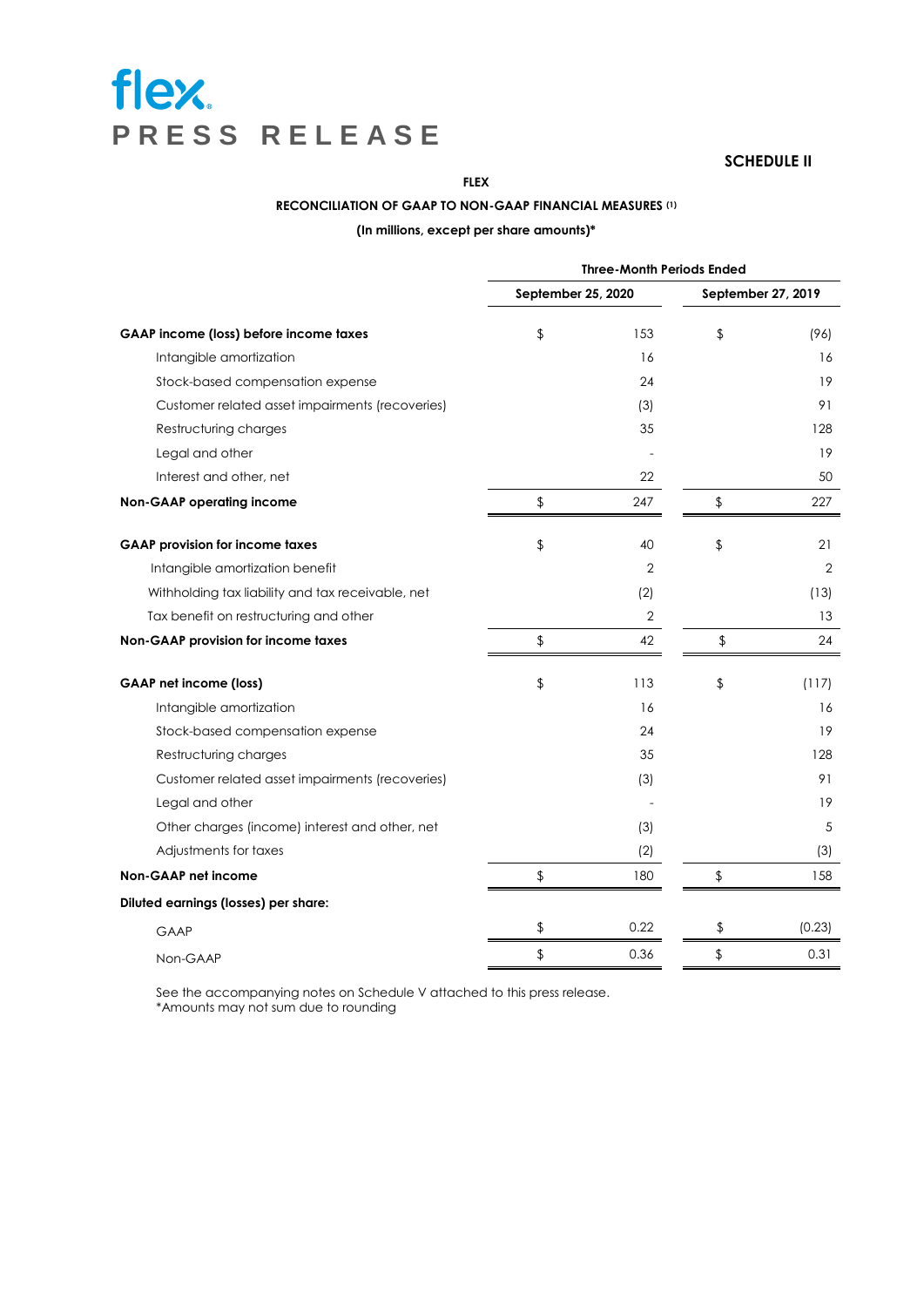## **FLEX RECONCILIATION OF GAAP TO NON-GAAP FINANCIAL MEASURES (1)**

**(In millions, except per share amounts)\***

|                                                   | <b>Six-Month Periods Ended</b> |      |                    |        |
|---------------------------------------------------|--------------------------------|------|--------------------|--------|
|                                                   | September 25, 2020             |      | September 27, 2019 |        |
| GAAP income (loss) before income taxes            | \$                             | 221  | $\frac{1}{2}$      | (32)   |
| Intangible amortization                           |                                | 31   |                    | 33     |
| Stock-based compensation expense                  |                                | 37   |                    | 34     |
| Customer related asset impairments (recoveries)   |                                | (3)  |                    | 91     |
| Restructuring charges                             |                                | 45   |                    | 185    |
| Legal and other                                   |                                | 28   |                    | 21     |
| Interest and other, net                           |                                | 51   |                    | 103    |
| <b>Non-GAAP operating income</b>                  | \$                             | 410  | \$                 | 435    |
| <b>GAAP provision for income taxes</b>            | \$                             | 56   | \$                 | 40     |
| Intangible amortization benefit                   |                                | 4    |                    | 4      |
| Withholding tax liability and tax receivable, net |                                | (3)  |                    | (11)   |
| Tax benefit on restructuring and other            |                                | 4    |                    | 14     |
| Non-GAAP provision for income taxes               | \$                             | 60   | $\updownarrow$     | 48     |
| <b>GAAP net income (loss)</b>                     | \$                             | 165  | \$                 | (72)   |
| Intangible amortization                           |                                | 31   |                    | 33     |
| Stock-based compensation expense                  |                                | 37   |                    | 34     |
| Restructuring charges                             |                                | 45   |                    | 185    |
| Customer related asset impairments (recoveries)   |                                | (3)  |                    | 91     |
| Legal and other                                   |                                | 28   |                    | 21     |
| Other charges (income) interest and other, net    |                                | (2)  |                    | 12     |
| Adjustments for taxes                             |                                | (5)  |                    | (8)    |
| Non-GAAP net income                               | \$                             | 296  | \$                 | 296    |
| Diluted earnings (losses) per share:              |                                |      |                    |        |
| <b>GAAP</b>                                       | \$                             | 0.33 | \$                 | (0.14) |
| Non-GAAP                                          | \$                             | 0.59 | \$                 | 0.57   |

 See the accompanying notes on Schedule V attached to this press release. \*Amounts may not sum due to rounding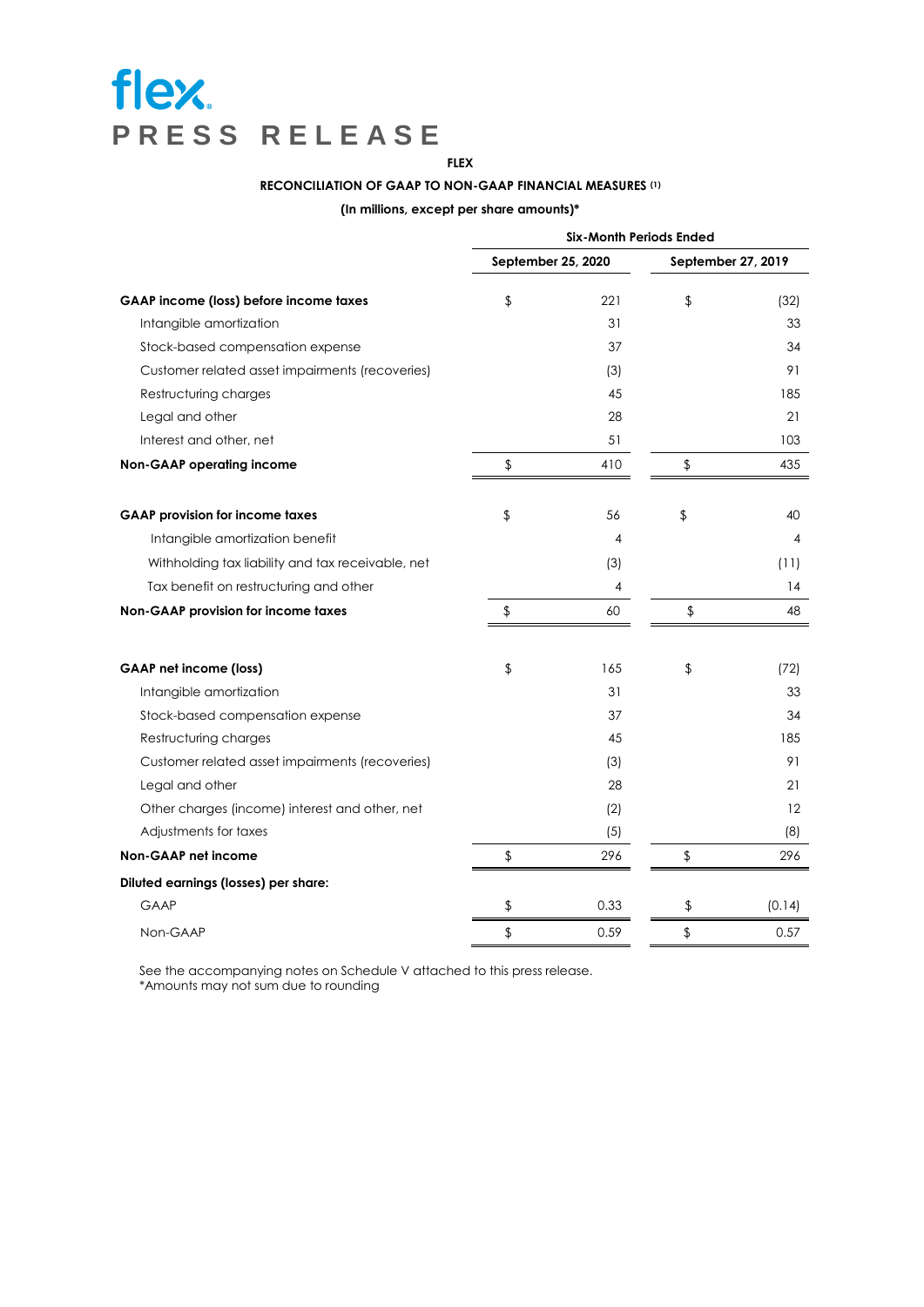#### **SCHEDULE III**

**FLEX**

#### **UNAUDITED CONDENSED CONSOLIDATED BALANCE SHEETS**

#### **(In millions)**

|                                                                | As of September 25, 2020 |        | As of March 31, 2020 |        |
|----------------------------------------------------------------|--------------------------|--------|----------------------|--------|
| <b>ASSETS</b>                                                  |                          |        |                      |        |
| Current assets:                                                |                          |        |                      |        |
| Cash and cash equivalents                                      | \$                       | 2,359  | \$                   | 1,923  |
| Accounts receivable, net of allowance for doubtful<br>accounts |                          | 3,804  |                      | 2.436  |
| Contract assets                                                |                          | 181    |                      | 282    |
| Inventories                                                    |                          | 3,611  |                      | 3.785  |
| Other current assets                                           |                          | 524    |                      | 660    |
| Total current assets                                           |                          | 10,479 |                      | 9,086  |
| Property and equipment, net                                    |                          | 2,106  |                      | 2,216  |
| Operating lease right-of-use assets, net                       |                          | 614    |                      | 605    |
| Goodwill                                                       |                          | 1,088  |                      | 1,065  |
| Other intangible assets, net                                   |                          | 241    |                      | 262    |
| Other assets                                                   |                          | 473    |                      | 456    |
| Total assets                                                   | \$                       | 15,001 | \$                   | 13,690 |
| LIABILITIES AND SHAREHOLDERS' EQUITY                           |                          |        |                      |        |
| <b>Current liabilities:</b>                                    |                          |        |                      |        |
| Bank borrowings and current portion of long-term debt          | \$                       | 63     | \$                   | 149    |
| Accounts payable                                               |                          | 5,046  |                      | 5,108  |
| Accrued payroll                                                |                          | 419    |                      | 364    |
| Other current liabilities                                      |                          | 1,629  |                      | 1,590  |
| <b>Total current liabilities</b>                               |                          | 7,157  |                      | 7,211  |
| Long-term debt, net of current portion                         |                          | 3,739  |                      | 2,689  |
| Operating lease liabilities, non-current                       |                          | 545    |                      | 529    |
| Other liabilities                                              |                          | 445    |                      | 430    |
| Total shareholders' equity                                     |                          | 3,115  |                      | 2,831  |
| Total liabilities and shareholders' equity                     | \$                       | 15,001 | \$                   | 13,690 |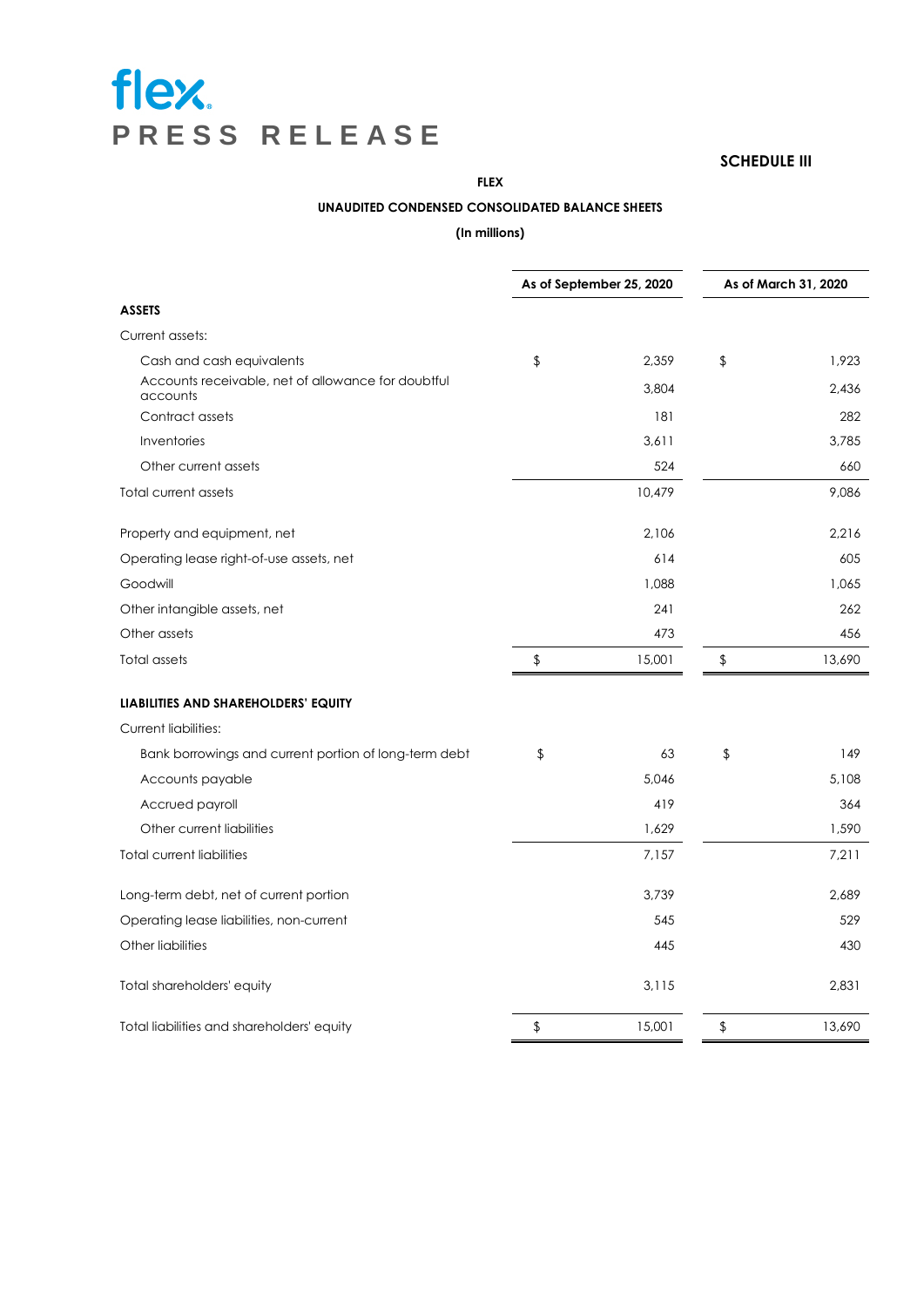**SCHEDULE IV**

**FLEX** 

#### **UNAUDITED CONDENSED CONSOLIDATED STATEMENTS OF CASH FLOWS**

#### **(In millions)**

|                                                         | <b>Six-Month Periods Ended</b> |         |                    |         |
|---------------------------------------------------------|--------------------------------|---------|--------------------|---------|
|                                                         | September 25, 2020             |         | September 27, 2019 |         |
| CASH FLOWS FROM OPERATING ACTIVITIES:                   |                                |         |                    |         |
| Net income (loss)                                       | \$                             | 165     | \$                 | (72)    |
| Depreciation, amortization and other impairment charges |                                | 346     |                    | 357     |
| Changes in working capital and other, net               |                                | (876)   |                    | (1,933) |
| Net cash used in operating activities                   |                                | (365)   |                    | (1,648) |
| CASH FLOWS FROM INVESTING ACTIVITIES:                   |                                |         |                    |         |
| Purchases of property and equipment                     |                                | (185)   |                    | (272)   |
| Proceeds from the disposition of property and equipment |                                | 14      |                    | 53      |
| Cash collections of deferred purchase price             |                                |         |                    | 1,840   |
| Other investing activities, net                         |                                | 13      |                    | 23      |
| Net cash (used in) provided by investing activities     |                                | (158)   |                    | 1,644   |
| CASH FLOWS FROM FINANCING ACTIVITIES:                   |                                |         |                    |         |
| Proceeds from bank borrowings and long-term debt        |                                | 1,943   |                    | 780     |
| Repayments of bank borrowings and long-term debt        |                                | (1,005) |                    | (864)   |
| Payments for repurchases of ordinary shares             |                                |         |                    | (112)   |
| Other financing activities, net                         |                                | 2       |                    | 328     |
| Net cash provided by financing activities               |                                | 940     |                    | 132     |
| Effect of exchange rates on cash and cash equivalents   |                                | 19      |                    | (9)     |
| Net increase in cash and cash equivalents               |                                | 436     |                    | 119     |
| Cash and cash equivalents, beginning of period          |                                | 1,923   |                    | 1,697   |
| Cash and cash equivalents, end of period                | \$                             | 2,359   | \$                 | 1,816   |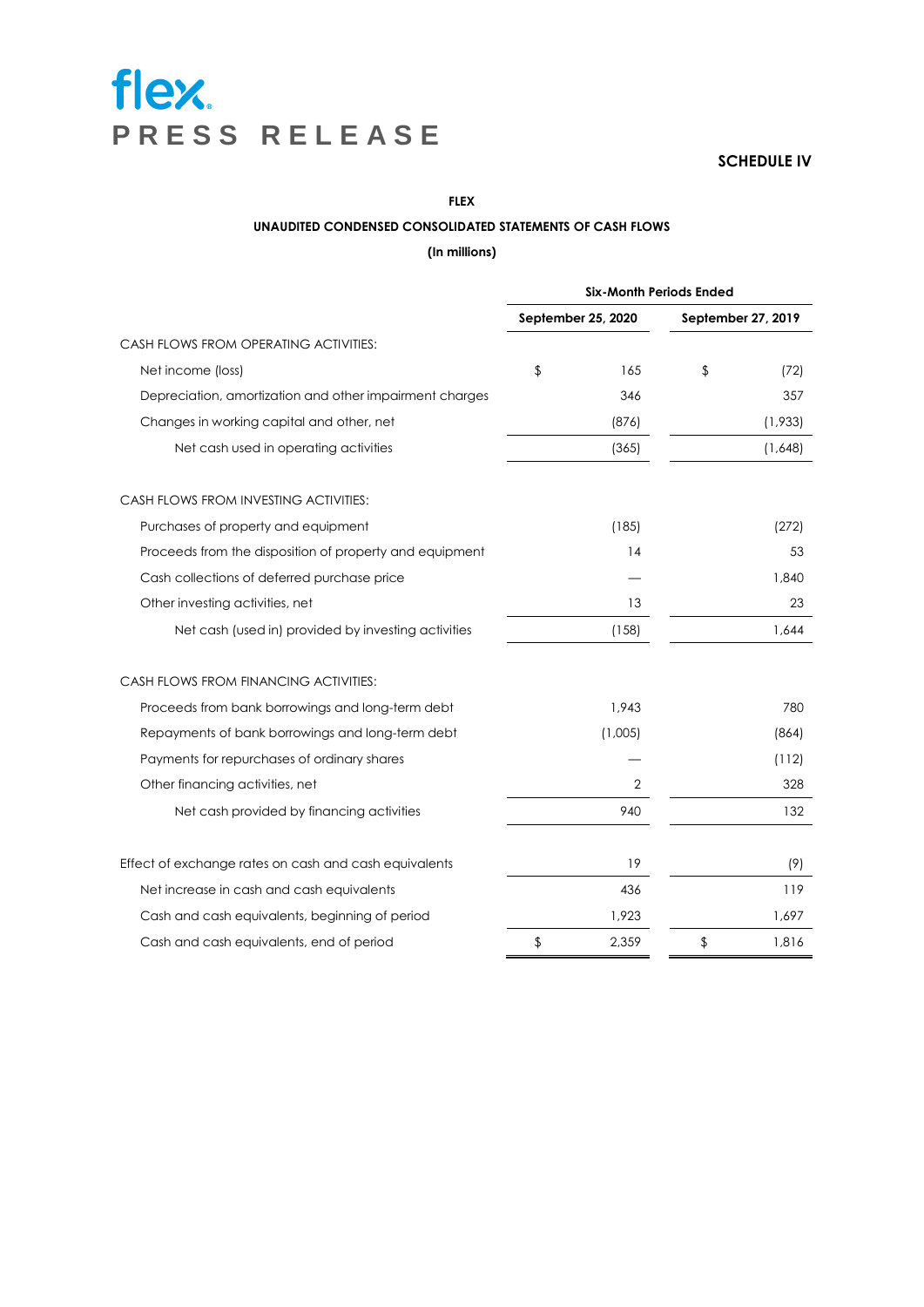**SCHEDULE V**

## **FLEX AND SUBSIDIARIES NOTES TO SCHEDULES I and II**

(1)To supplement Flex's unaudited selected financial data presented consistent with Generally Accepted Accounting Principles ("GAAP"), the Company discloses certain non-GAAP financial measures that exclude certain charges and gains, including non-GAAP operating income, non-GAAP net income and non-GAAP net income per diluted share. These supplemental measures exclude restructuring charges, customer-related asset impairments (recoveries), stock-based compensation expense, intangible amortization, other discrete events as applicable and the related tax effects. These non-GAAP measures are not in accordance with or an alternative for GAAP and may be different from non-GAAP measures used by other companies. We believe that these non-GAAP measures have limitations in that they do not reflect all of the amounts associated with Flex's results of operations as determined in accordance with GAAP and that these measures should only be used to evaluate Flex's results of operations in conjunction with the corresponding GAAP measures. The presentation of this additional information is not meant to be considered in isolation or as a substitute for the most directly comparable GAAP measures. We compensate for the limitations of non-GAAP financial measures by relying upon GAAP results to gain a complete picture of the Company's performance.

In calculating non-GAAP financial measures, we exclude certain items to facilitate a review of the comparability of the Company's operating performance on a period-to-period basis because such items are not, in our view, related to the Company's ongoing operational performance. We use non-GAAP measures to evaluate the operating performance of our business, for comparison with forecasts and strategic plans, for calculating return on investment, and for benchmarking performance externally against competitors. In addition, management's incentive compensation is determined using certain non-GAAP measures. Also, when evaluating potential acquisitions, we exclude certain of the items described below from consideration of the target's performance and valuation. Since we find these measures to be useful, we believe that investors benefit from seeing results "through the eyes" of management in addition to seeing GAAP results. We believe that these non-GAAP measures, when read in conjunction with the Company's GAAP financials, provide useful information to investors by offering:

- the ability to make more meaningful period-to-period comparisons of the Company's on-going operating results;
- the ability to better identify trends in the Company's underlying business and perform related trend analyses;
- a better understanding of how management plans and measures the Company's underlying business; and
- an easier way to compare the Company's operating results against analyst financial models and operating results of competitors that supplement their GAAP results with non-GAAP financial measures.

The following are explanations of each of the adjustments that we incorporate into non-GAAP measures, as well as the reasons for excluding each of these individual items in the reconciliations of these non-GAAP financial measures:

*Stock-based compensation expense* consists of non-cash charges for the estimated fair value of stock options and unvested restricted share unit awards granted to employees and assumed in business acquisitions. The Company believes that the exclusion of these charges provides for more accurate comparisons of its operating results to peer companies due to the varying available valuation methodologies, subjective assumptions and the variety of award types. In addition, the Company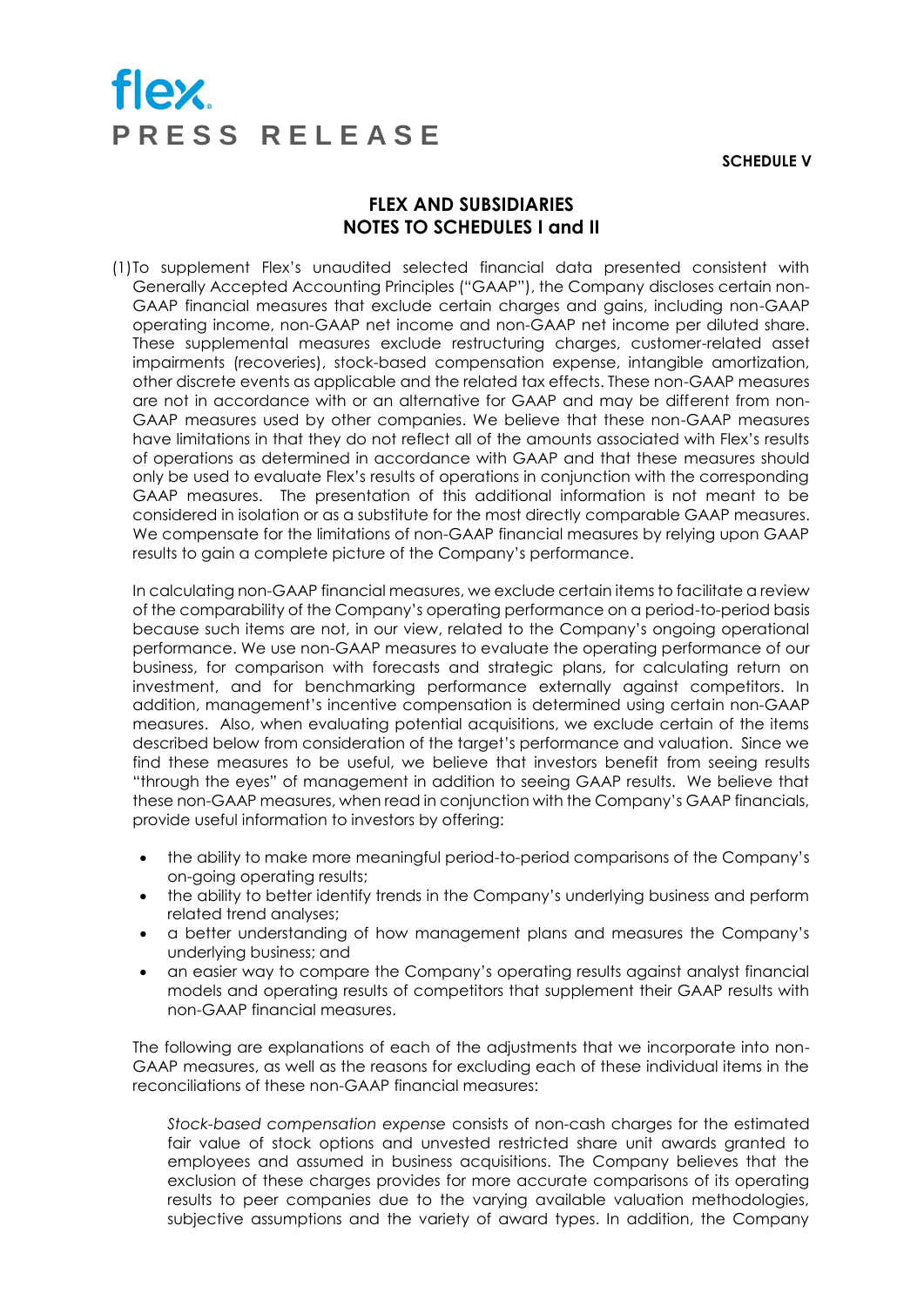believes it is useful to investors to understand the specific impact stock-based compensation expense has on its operating results.

*Intangible amortization* consists primarily of non-cash charges that can be impacted by, among other things, the timing and magnitude of acquisitions. The Company considers its operating results without these charges when evaluating its ongoing performance and forecasting its earnings trends, and therefore excludes such charges when presenting non-GAAP financial measures. The Company believes that the assessment of its operations excluding these costs is relevant to its assessment of internal operations and comparisons to the performance of its competitors.

*Customer related asset impairments (recoveries)* may consist of non-cash impairments of property and equipment to estimated fair value for customers we have disengaged or are in the process of disengaging as well as additional provisions for doubtful accounts receivable for customers that are experiencing financial difficulties and inventory that is considered non-recoverable that is written down to net realizable value. In addition, it includes write-downs of inventory that will not be recovered due to significant reductions in future customer demand as the Company reduced its exposure to certain high volatility business in the second quarter of fiscal year 2020. In subsequent periods, the Company may recover a portion of the costs previously incurred related to assets impaired or reduced to net realizable value. These costs and recoveries are excluded by the Company's management in assessing current operating performance and forecasting its earnings trends and are therefore excluded by the Company from its non-GAAP measures.

*Restructuring charges* include severance for rationalization at existing sites and corporate SG&A functions as well as asset impairment, and other charges related to the closures and consolidations of certain operating sites and targeted activities to restructure the business. These costs may vary in size based on the Company's initiatives and are not directly related to ongoing or core business results, and do not reflect expected future operating expenses. These costs are excluded by the Company's management in assessing current operating performance and forecasting its earnings trends and are therefore excluded by the Company from its non-GAAP measures.

In order to support the Company's strategy and build a sustainable organization, and after considering that the economic recovery from the pandemic will be slower than anticipated, the Company has identified and is engaging in certain structural changes. These restructuring actions will eliminate non-core activities primarily within the Company's corporate function, align the Company's cost structure with its reorganizing and optimizing of its operations model along its two reporting segments, and further sharpen its focus to winning business in end markets where it has competitive advantages and deep domain expertise. During the three and six-month periods ended September 25, 2020, the Company recognized approximately \$35 million and \$45 million of restructuring charges respectively, most of which related to employee severance.

During the first half of fiscal year 2020 in connection with geopolitical developments and uncertainties at the time, primarily impacting one customer in China, the Company experienced a reduction in demand for products assembled for that customer. As a result, the Company accelerated its strategic decision to reduce its exposure to certain high-volatility products in both China and India. The Company also initiated targeted activities to restructure its business to further reduce and streamline its cost structure. During the three and six-month periods ended September 27, 2019, the Company recognized \$128 million and \$185 million, respectively, of restructuring charges. The Company incurred cash charges of approximately \$97 million and \$128